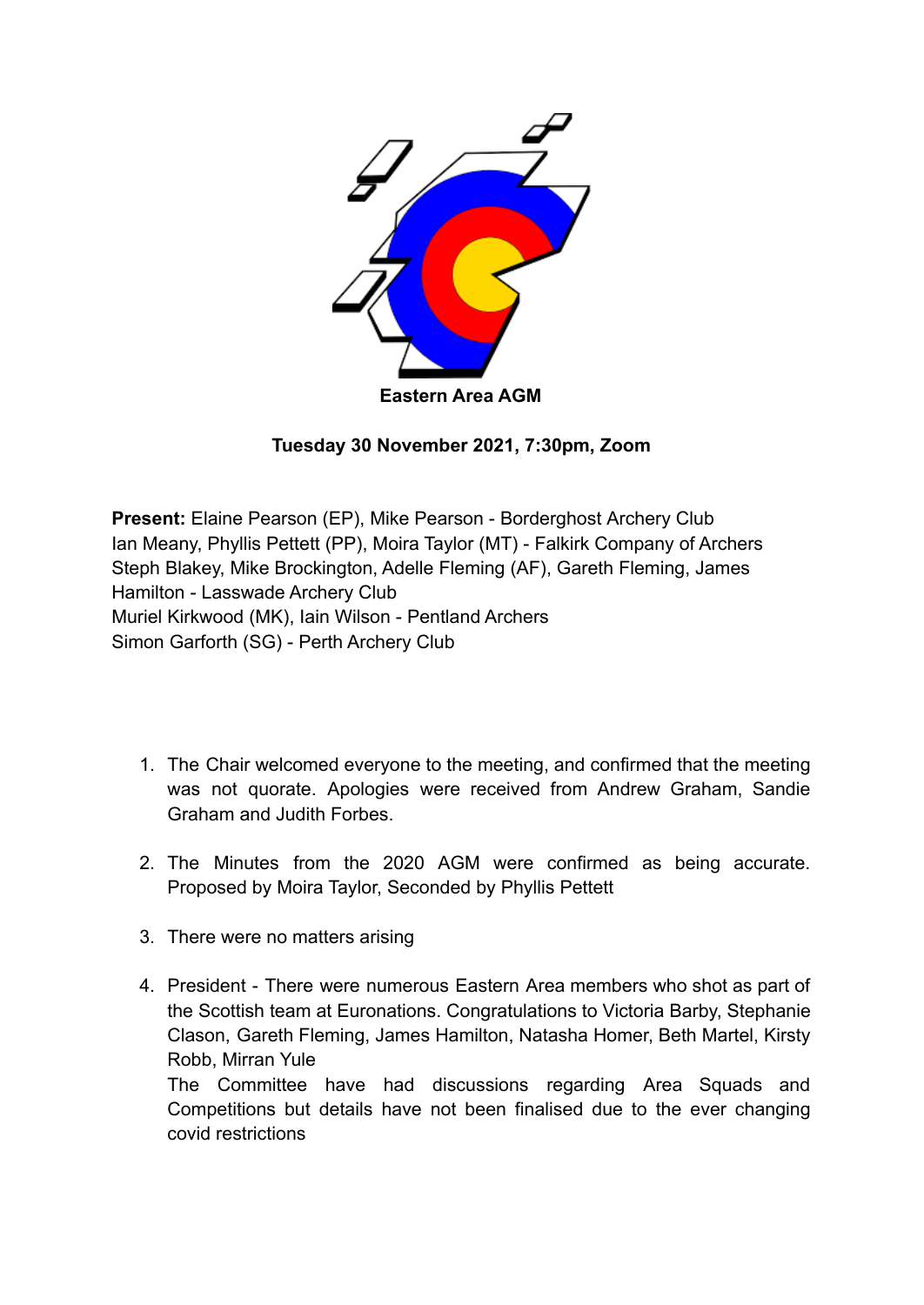Treasurer - We currently have 338 members in the Area, this number is down but all Clubs still remain. Unfortunately we weren't able to run events this year, so had no additional income.

Congratulations to Nathan Macqueen for representing GB in the Para Squad.

We bought a large amount of medals to keep us going for a good few years once we're back up and running.

Membership from this year and going forward is £2 so this may help recover the £783.74 loss we have.

A copy of the accounts is attached to these minutes, these have been inspected, but will need a new one going forward

AF asked if there were any queries regarding the change in affiliation fees. PP confirmed that she hadn't received any, though this decision was agreed at the AGM 2 years ago.

Secretary - Not much to report, we've been in regular email contact, but due to the pandemic haven't been able to make many plans.

Trophy Officer - Bought around 800 medals for competitions whenever they start up again

Coaching Officer - Clubs are struggling due to the pandemic. Has a meeting with Alan Martin re Performance, and how the EA can work with SAA. MT asked what Alan suggested? SG mentioned they spoke about Juniors and new members in particular and discussed his suggestion of informal competitions. Once clubs are a bit more open SG will visit and see who requires a bit of extra help. PP noted that most clubs have websites with contact details so SG can get in contact beforehand, MT also noted the coaching mailing list may be of use.

- 5. All updates to the constitution were approved. MT thanked MK for her effort in updating the constitution.
- 6. Committee Office Bearers
	- a. Vice President No nominations were received
	- b. Secretary Steph Blakey (1 year only). Proposed Muriel Kirkwood, Seconded Adelle Fleming
	- c. Coaching and Development Officer Simon Garforth. Proposed Elaine Pearson, Seconded Adelle Fleming
	- d. Trophy Officer Steph Blakey. Proposed Phyllis Pettett, Seconded Adelle Fleming
	- e. Members without Portfolio Moira Taylor and Gareth Fleming. Both Proposed by Muriel Kirkwood, Seconded Adelle Fleming